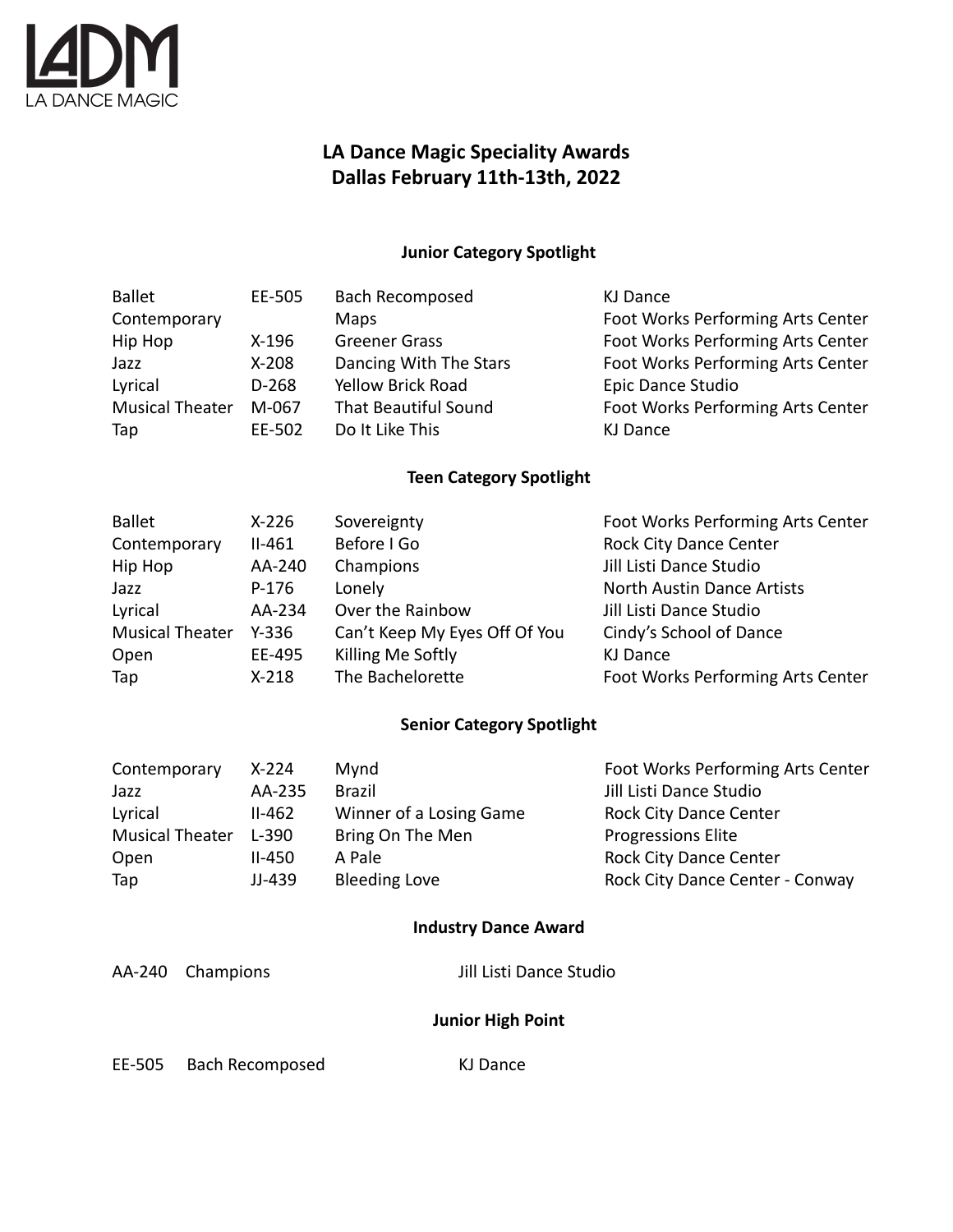

# **Teen High Point**

AA-240 Champions Jill Listi Dance Studio

### **Senior High Point**

AA-235 Brazil Jill Listi Dance Studio

# **LA Dance Magic Cuz Awards Dallas February 11th-13th, 2022**

## **Mini/JR Prep/JR**

### **Cuz of the Cleanest Bowl of Popcorn**

| $X-204$                                                | Popcorn                  | Foot Works Performing Arts Center |  |  |
|--------------------------------------------------------|--------------------------|-----------------------------------|--|--|
| Cuz of the Groovy & Jazzy Vibes                        |                          |                                   |  |  |
| BB-413                                                 | Gotcha                   | <b>Missy Crain Dance Studios</b>  |  |  |
| Cuz of the Right on Track & Ready to Roll              |                          |                                   |  |  |
| $II-449$                                               | Little Red               | <b>Rock City Dance Center</b>     |  |  |
| Cuz of the "Full Out With Feeling"  High Energy        |                          |                                   |  |  |
| AA-231                                                 | Attention                | Jill Listi Dance Studio           |  |  |
| Cuz of the Lyrical Being Lovely, Thoughtful & Touching |                          |                                   |  |  |
| $D-268$                                                | <b>Yellow Brick Road</b> | Epic Dance Studio                 |  |  |
| Cuz of the Tap is Tip Top                              |                          |                                   |  |  |
| EE-511                                                 | Workin' In A Coal Mine   | KJ Dance                          |  |  |